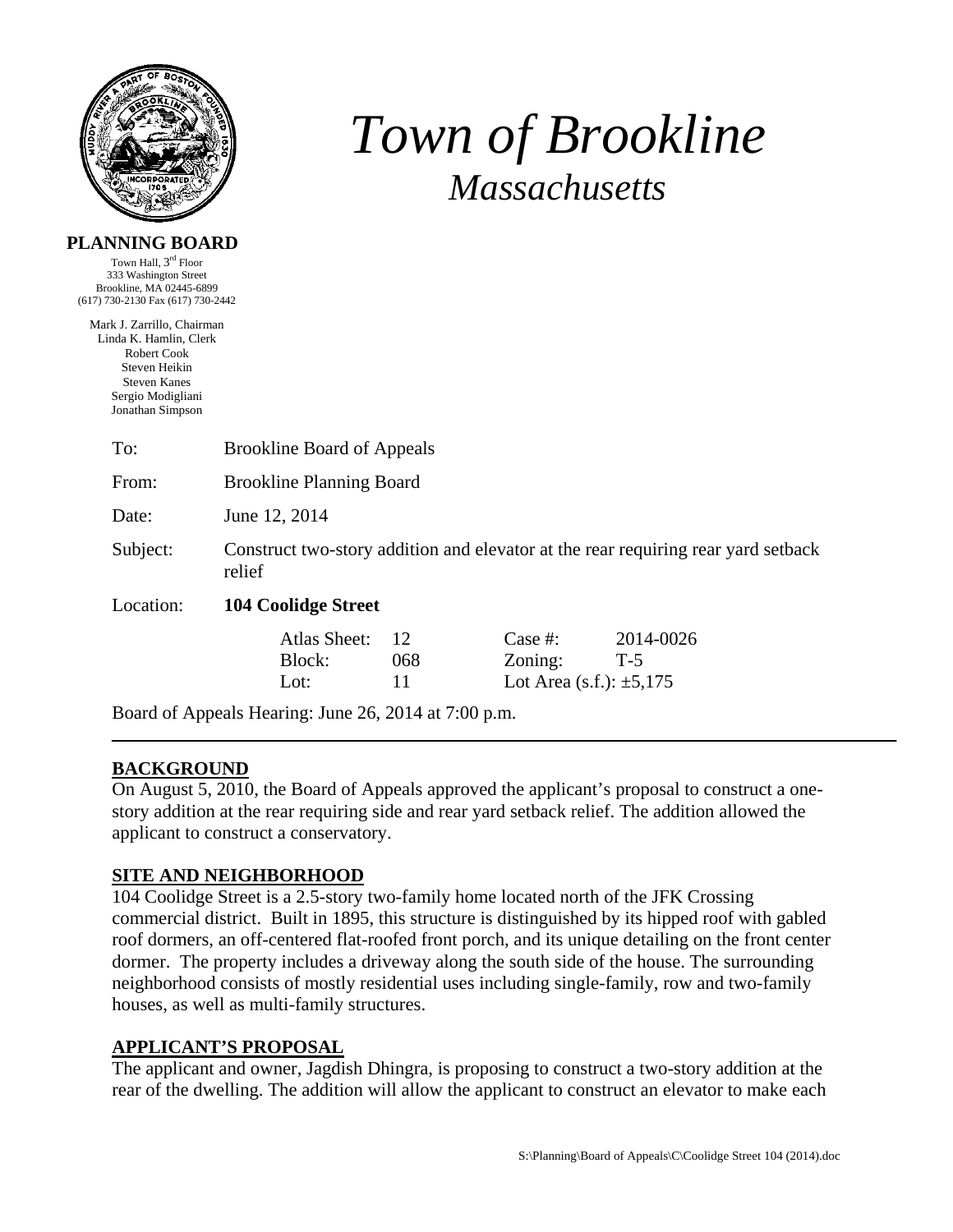level of the dwelling ADA accessible. In addition to the elevator, the addition will also add a laundry room in the basement, a walk-in closet and foyer on the first floor, and a foyer/study on the second floor. The exterior will be constructed with materials to match the rest of the dwelling.

# **FINDINGS**

**<u>Section 5.43 – Exceptions</u>** to Yard and Setback Regulations **Section 5.70 – Rear Yard Requirements** 

| <b>Dimensional Requirements Required/Allowed</b> |     | <b>Existing</b> | <b>Proposed</b> | <b>Relief</b>   |
|--------------------------------------------------|-----|-----------------|-----------------|-----------------|
| <b>Rear Yard Setback</b>                         | 30' | 16.8'           | $16.8' - 25'$   | Special Permit* |

\*Under *Section 5.43*, the Board of Appeals may substitute by special permit other dimensional requirements for yards and setbacks if counterbalancing amenities are provided.

**Section 8.02.2** – Alteration or Extension: A special permit is required to alter a pre-existing nonconforming structure.

# **PLANNING BOARD COMMENTS**

The Planning Board is supportive of this proposal to construct a two-story addition in the rear. The Board does not feel that the neighborhood will be negatively impacted by the addition and feels that the addition is attractively designed and will serve to make the dwelling ADA accessible. The Planning Board recommends the applicant install additional landscaping as a counterbalancing amenity.

### **Therefore, the Planning Board recommends approval of the plans by RAV & Associates, Inc., dated 2/25/14, and the site plan by Everett M. Brooks Co. Surveyors & Engineers, dated 3/13/14, subject to the following conditions:**

- 1. Prior to the issuance of a building permit, final elevations, indicating all materials and floor plans, shall be submitted to the Assistant Director for Regulatory Planning for review and approval.
- 2. Prior to the issuance of a building permit, a final landscaping plan indicating all counterbalancing amenities, shall be submitted to the Assistant Director of Regulatory Planning for review and approval.
- 3. Prior to the issuance of a building permit, the applicant shall submit to the Building Commissioner for review and approval for conformance to the Board of Appeals decision: 1) a final site plan stamped and signed by a registered engineer or land surveyor; 2) final building elevations and floor plans stamped and signed by a registered architect; and 3) evidence that the Board of Appeals decision has been recorded at the Registry of Deeds.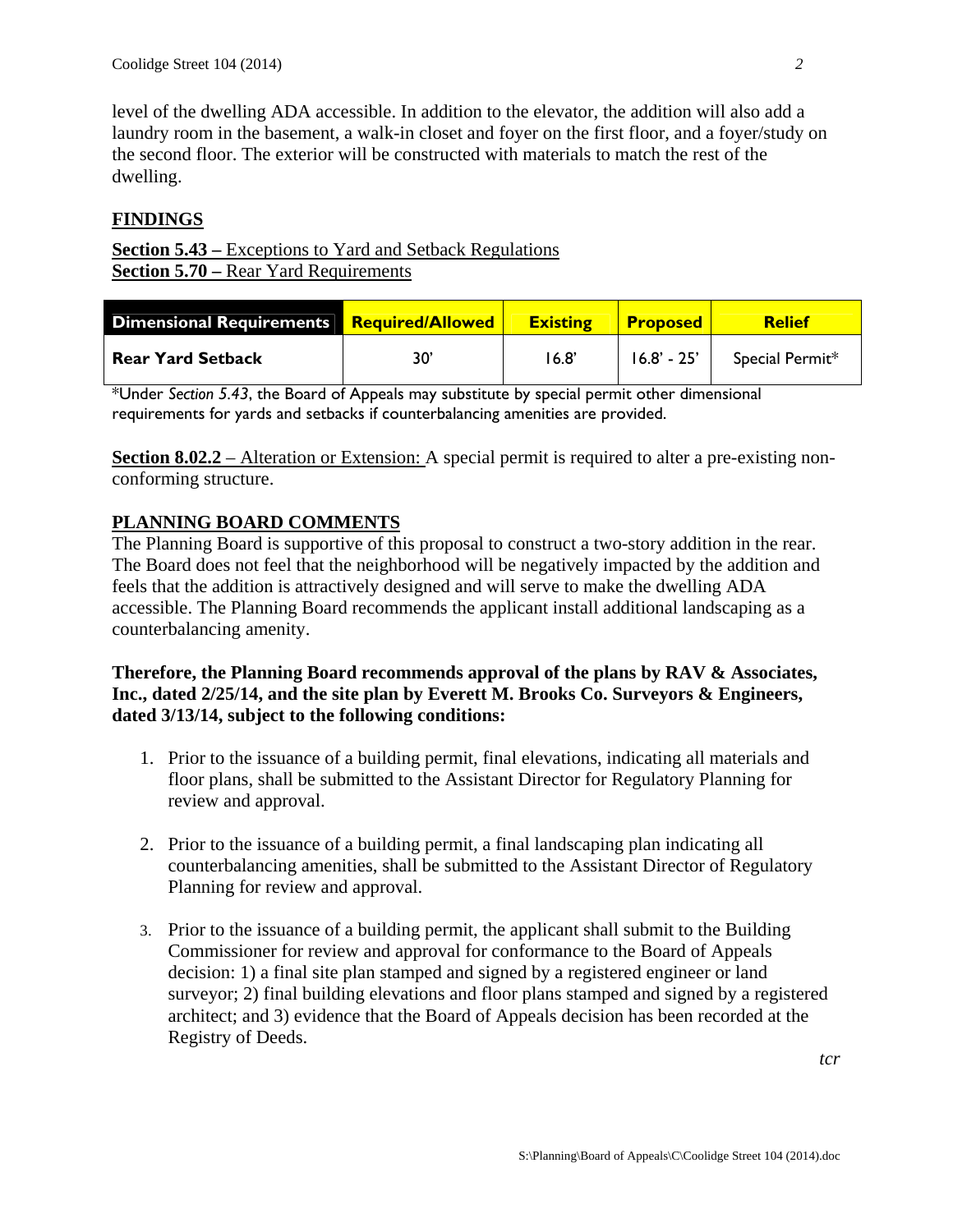

104 Coolidge Street front facade



Location of proposed addition